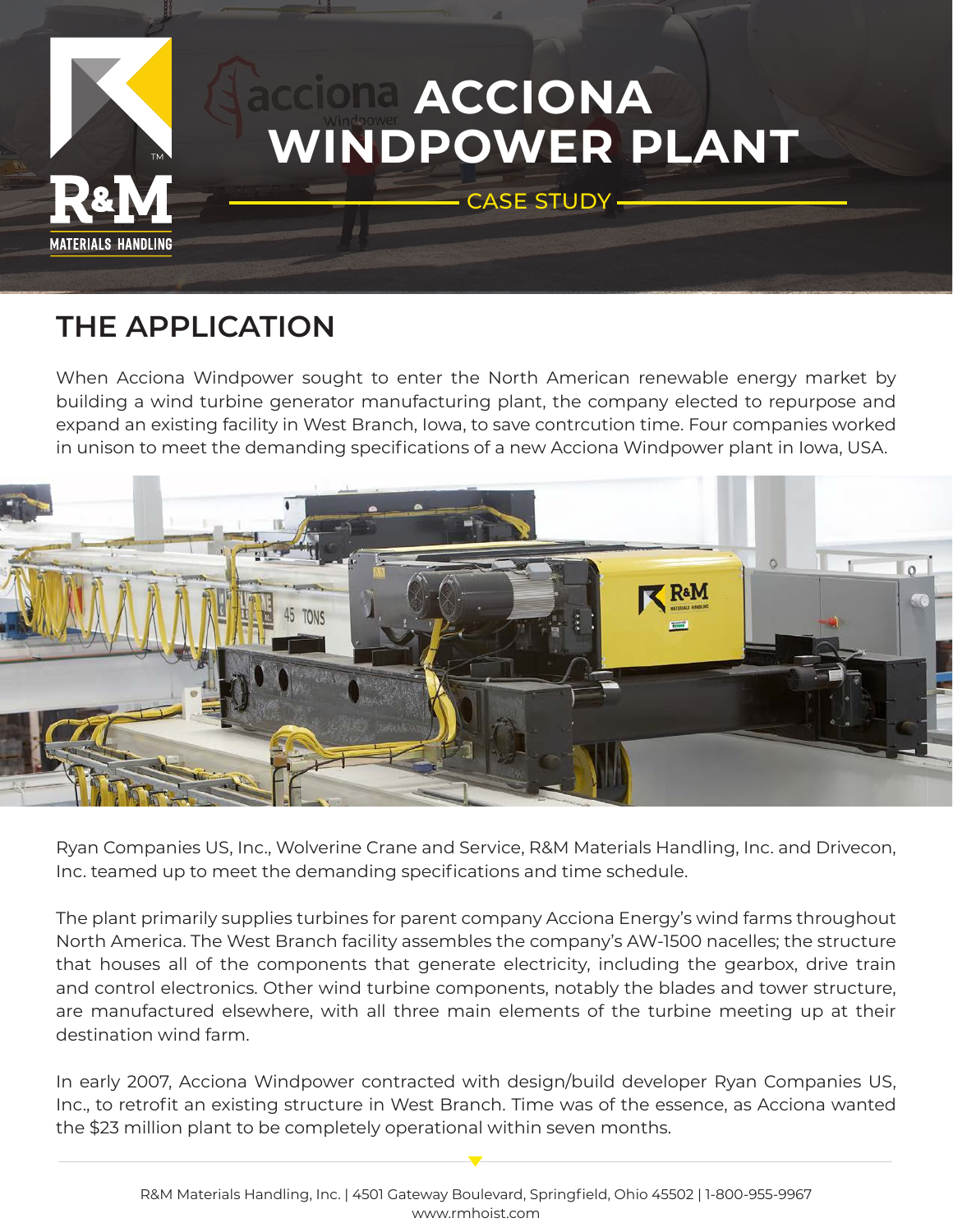## **THE CHALLENGE**

**One of the Acciona project's unique challenges, says Kelps from Wolverine, was the planned presence of the transfer carts used to transport the completed nacelles both from bay to bay, and from inside the facility to the outdoor holding area for finished inventory.**

**"The transfer carts run on rails embedded in the floor which were going to intersect with the lower rails of our crane gantry systems," he says. "In order to make this a seamless transition, our engineering team designed a cross-ramp system."**

Additionally, Acciona specified custom paint colours throughout the facility, including the cranes, which are normally painted safety yellow. Instead, the cranes are painted white with blue end trucks.

"Acciona is very detailed about their image," says Kiesey. "One of the project requirements was that this Iowa facility match the paint colours in its European facilities, from the cranes to the epoxy floors."

Outfitted with four inside crane aisles (three low and one high) the facility uses cranes the way other operations use forklifts, says Kiesey. "It was critical that we selected the right crane suppliers; if Acciona's cranes don't work or function properly, their facility is literally shut down."

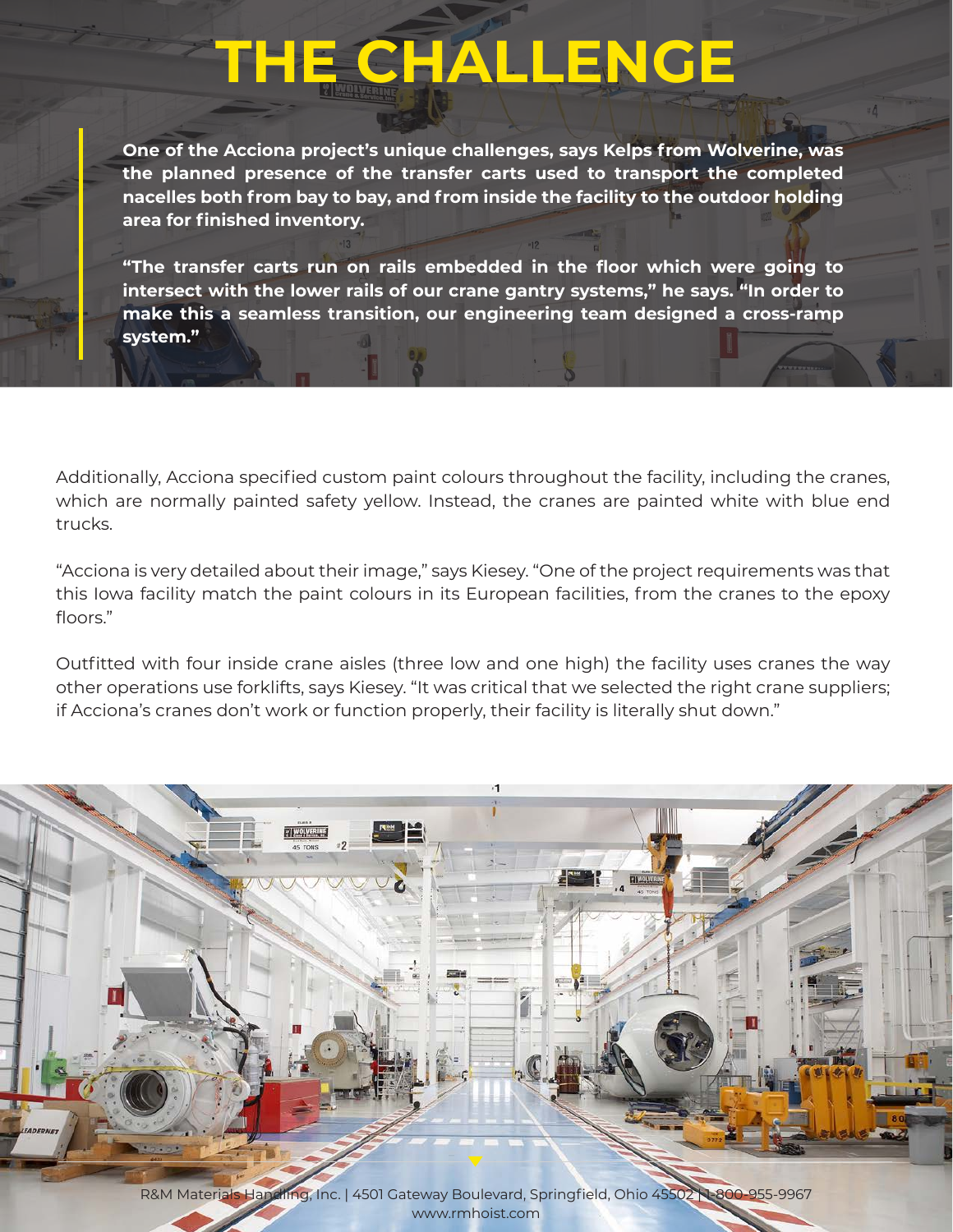"Knowing that ground-up construction of a new facility couldn't be completed in time to meet their aggressive operations goal, Acciona selected to modify this facility because it had existing office space and space for parts storage," says Jim Kiesey, senior project manager at Ryan Companies. "It was simply a matter of adding on the manufacturing space to meet their unique requirements."In addition to the existing facility's 100,000 + sq ft, Ryan Companies designed and built a 101,200 sq ft addition to accommodate Acciona's wind turbine generator assembly process.

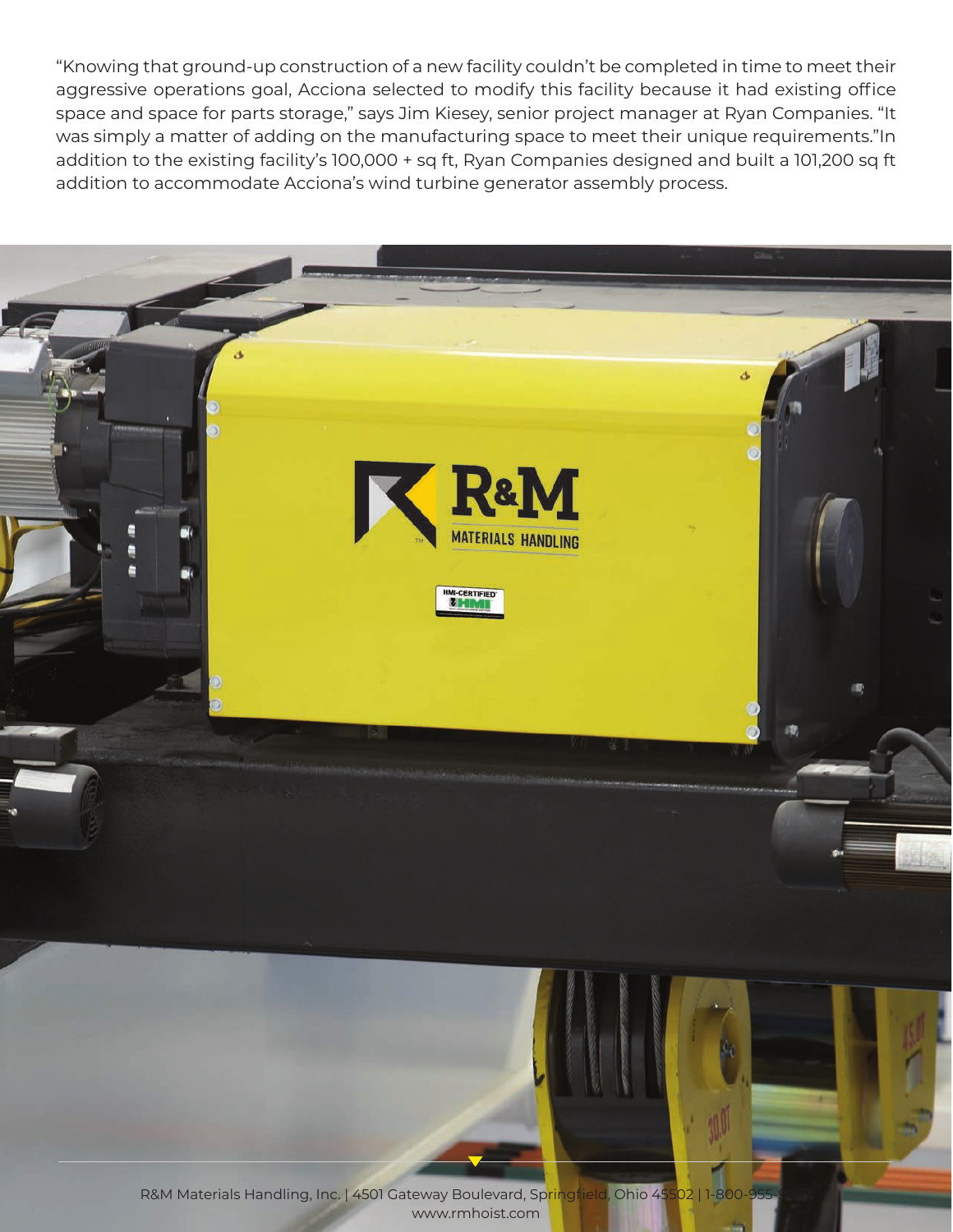## **THE SOLUTION**

 $+13$ 

**After reviewing the initial project specifications for seven 45 ton cranes, R&M recommended Spacemaster® SX wire rope hoists and crane components. As its name implies, the Spacemaster unit provides both low headroom and high load handling capacity, as well as versatile hook approaches, generous lift heights and single or true vertical lift doubled reeved models. R&M offers a full variety of wire rope hoists to meet a wide variety of applications up to 80 tons.** 

The 45 ton, Class D cranes were supplied by Wolverine Crane and Service Inc., of Grand Rapids, Michigan. "As an R&M Materials Handling Master Distributor, we have the ability to build fabricated plate girder cranes which are a special design for long, heavier-capacity cranes," says Rich Kelps, Wolverine president.

One low aisle, adjacent to the high bay uses two 45 ton cranes with 30 ton auxiliary hoists, and two 5 ton single girder, semi-gantry cranes. In the high bay, six 45 ton semi-gantry cranes are employed in the assembly process, with a single 190 ton crane running above to transport the finished nacelles to a transfer cart. The carts move the nacelles from bay to bay for further assembly or outside for inventory storage. Outside, a second 176 ton crane carries the nacelles to a holding zone prior to routing to their final destination.

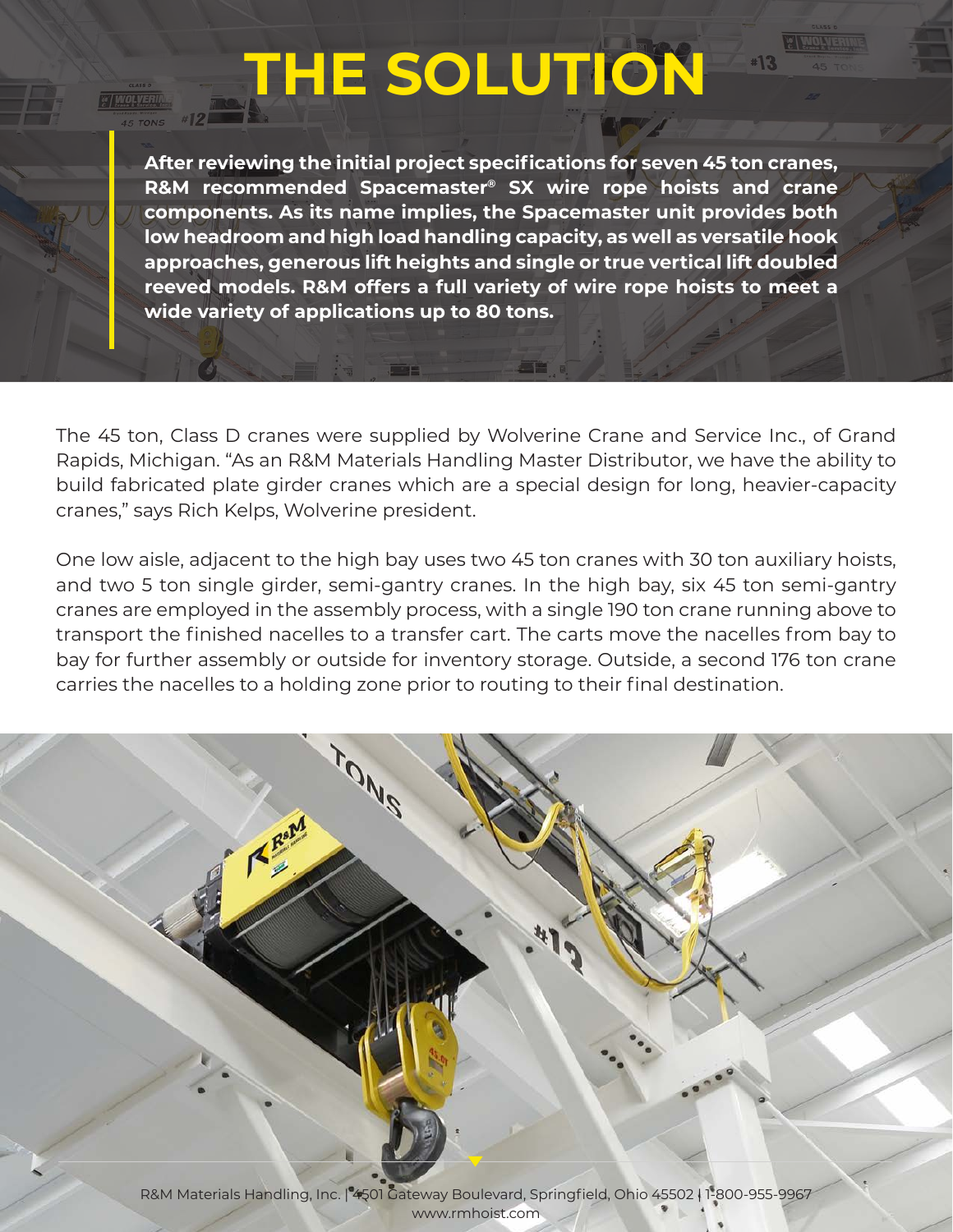

Wolverine constructed the cranes with pre-engineered components from R&M Materials Handling, Inc., and from controls supplier Drivecon, Inc. The integrated package plays an important role in the assembly process of the wind turbine nacelles, adds Kelps. The hoists, one per work-cell, lift the nacelle structure and/or its component parts to assist in that stage of assembly.

> "As a crane components integrator, our company supplied Wolverine with the main running components for the cranes, including the top running, double girder wire rope hoists, end trucks and all the main componentry," says Joe Ingle, sales manager, USA and Canada, for R&M Materials Handling.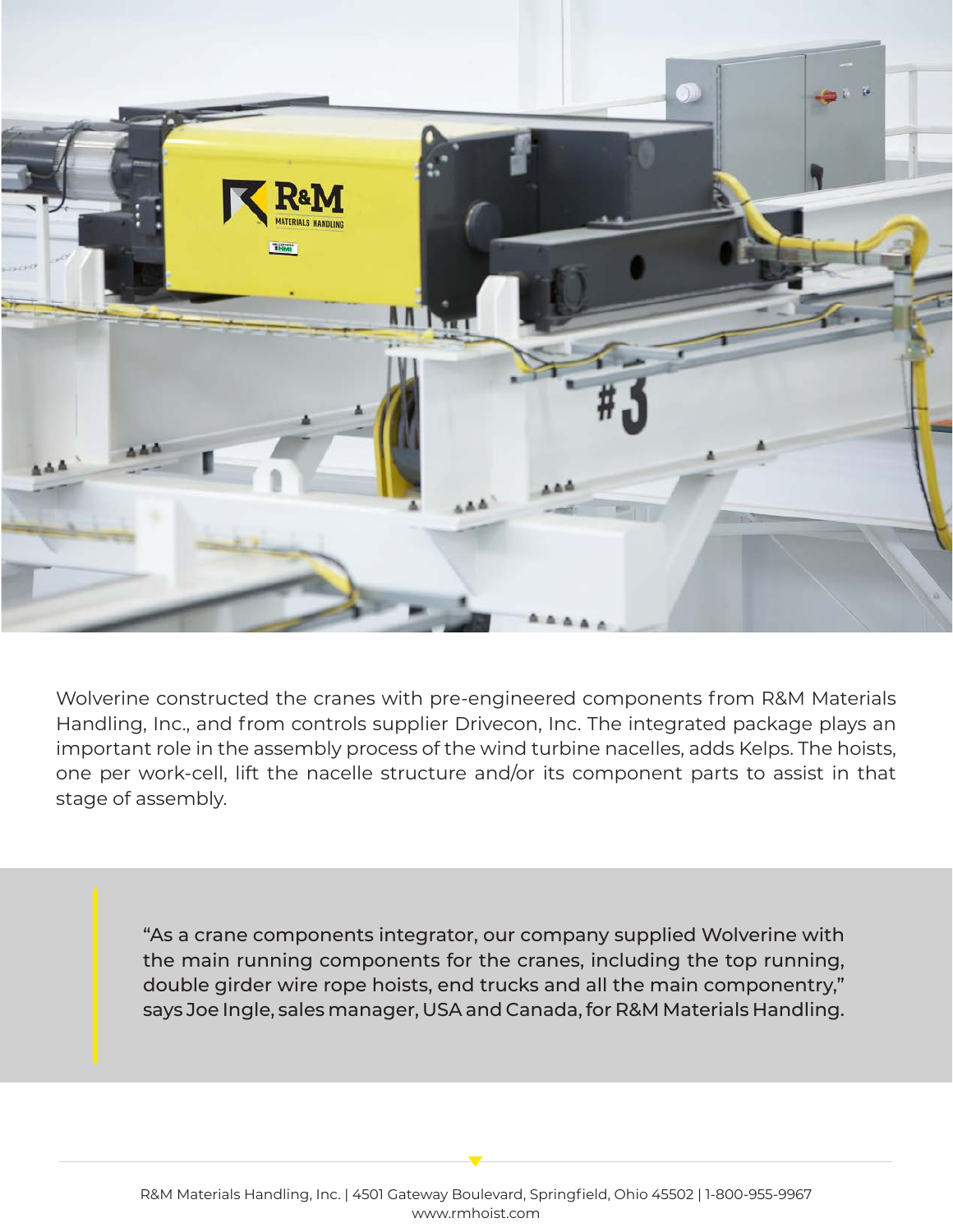

"Because of the size and scale of the nacelles, Acciona needed to be able to set equipment precisely via the hoist motion," says Carl Walters, Drivecon sales manager.

"We recommended the 45 ton cranes be built with the XT variable speed control system for precise setting of the equipment," Walters adds. "With the XT control system, the motor will speed up or slow down to match the production speed the user specifies with an available 1000:1 speed ratio."

Combining the XT variable speed hoist, bridge, and trolley controls all in one enclosure (along with all of the radio controls) enhances Acciona's ability to direct the large nacelle units throughout the assembly process. Kiesey, from Ryan Companies US, Inc., adds that "the lead times of the Wolverine-supplied cranes were extremely short compared to those of their competitors, a factor critical to meeting the seven-month timetable for the Acciona facility's construction."